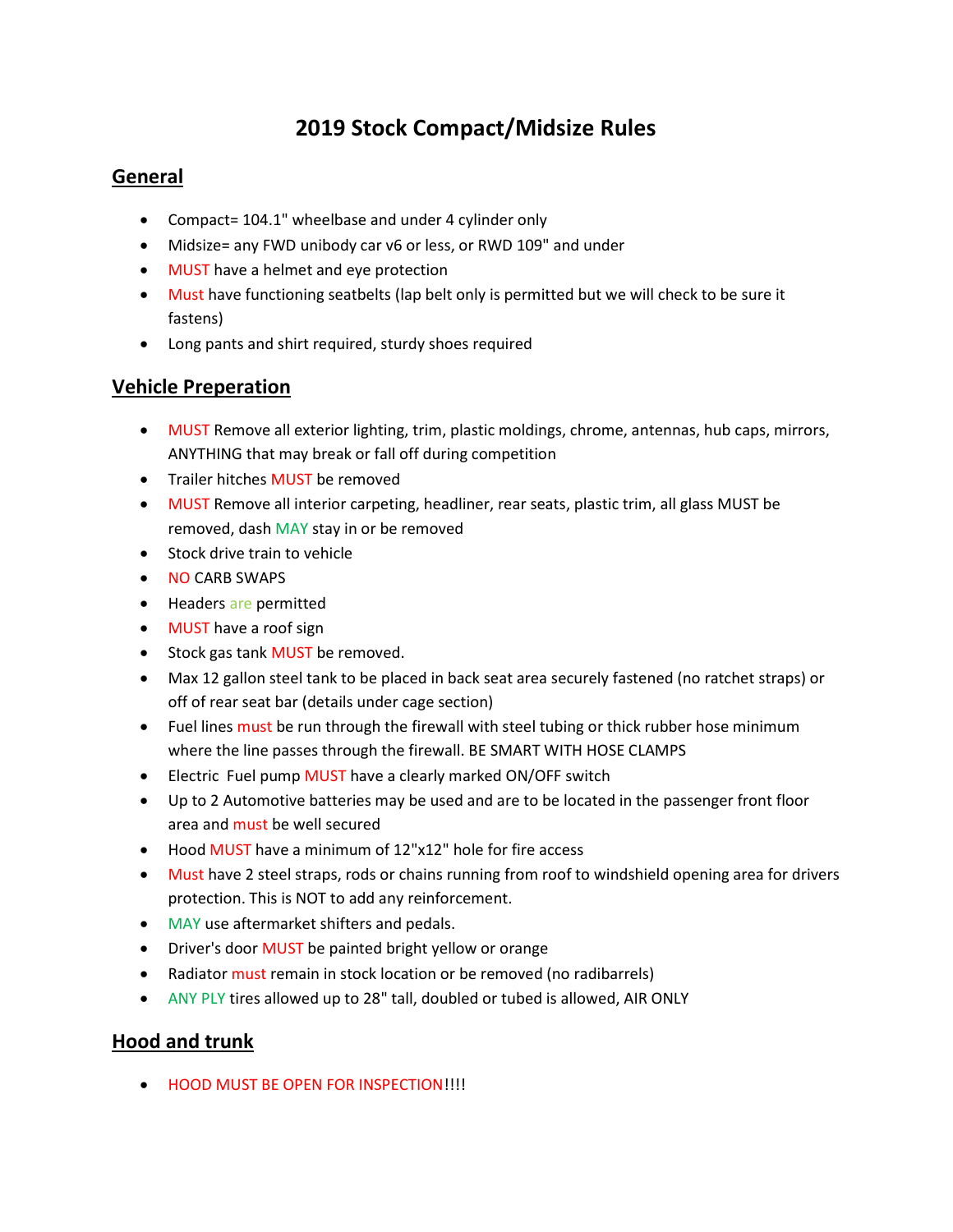- May have up to 6 hold downs TOTAL. Front 2 MAY be threaded rod 1" max diameter. The other 4 MUST be wire (3 passes max), Chain (2 passes Max), or seatbelts passing though sheet metal only
- Threaded rod must be vertical (no bends) and May pass through unibody frame and through FACTORY sub frame mounts. DO NOT WELD ROD TO FRAME IF using factory sub frame location. BOLT only
- If the vehicle does not have a sub frame or you are not passing through it with the threaded rod you MAY weld the threaded rod to the UNIBODY FRAME only, and no farther back than the factory upper core support
- Trunk may have up to 4 hold downs, 2 may be threaded rod 1"max. Other 2 chain, wire or seatbelts (same pass rules as hood) 2 may go to the frame
- Trunk may be tucked with 50% remaining in the stock location.
- NO Dish/U/Canoeing of trunk

# Body and Frame

- Aside from patch rule DO NOT weld on unibody frame or sub frame for any reason other than is listed as allowed.
- DO NOT weld Unibody frame to Sub frame
- DO NOT weld body to frame in any way
- Body creasing is not allowed
- You may notch and pre bend rear frame to assist it going up
- PATCH RULE, you will be allowed up to two 4x4x1/4" plates per VEHICLE, NOT PER SIDE. These MUST be in an area where a previous bend can be seen clearly!!
- NO Stuffing or filling of frame
- NO extra body bolts and factory bolts may not be altered
- Fenders may be trimmed for clearance and bolted in 6 places max

## DOORS

- Driver's door MAY be welded solid
- Other doors may be welded 5"on and 5" off with 3"wide plates MAX
- $\blacksquare$  May also use chains or #9 wire in 2 places per door seem (nothing to frame) 2 passes per chain, 3 passes per #9 wire location

#### Bumpers

- ANY automotive bumper may be used aside from Chrysler V bumpers
- **•** Bumpers MAY NOT be stuffed or loaded
- Bumpers may be mounted by bolting or welding
- In place of an automotive bumper you may use steel tubing up to  $2x6x$  1/4" thick no wider than the front of the vehicle (tire to tire) (4x4x1/4 is legal) ends must be open